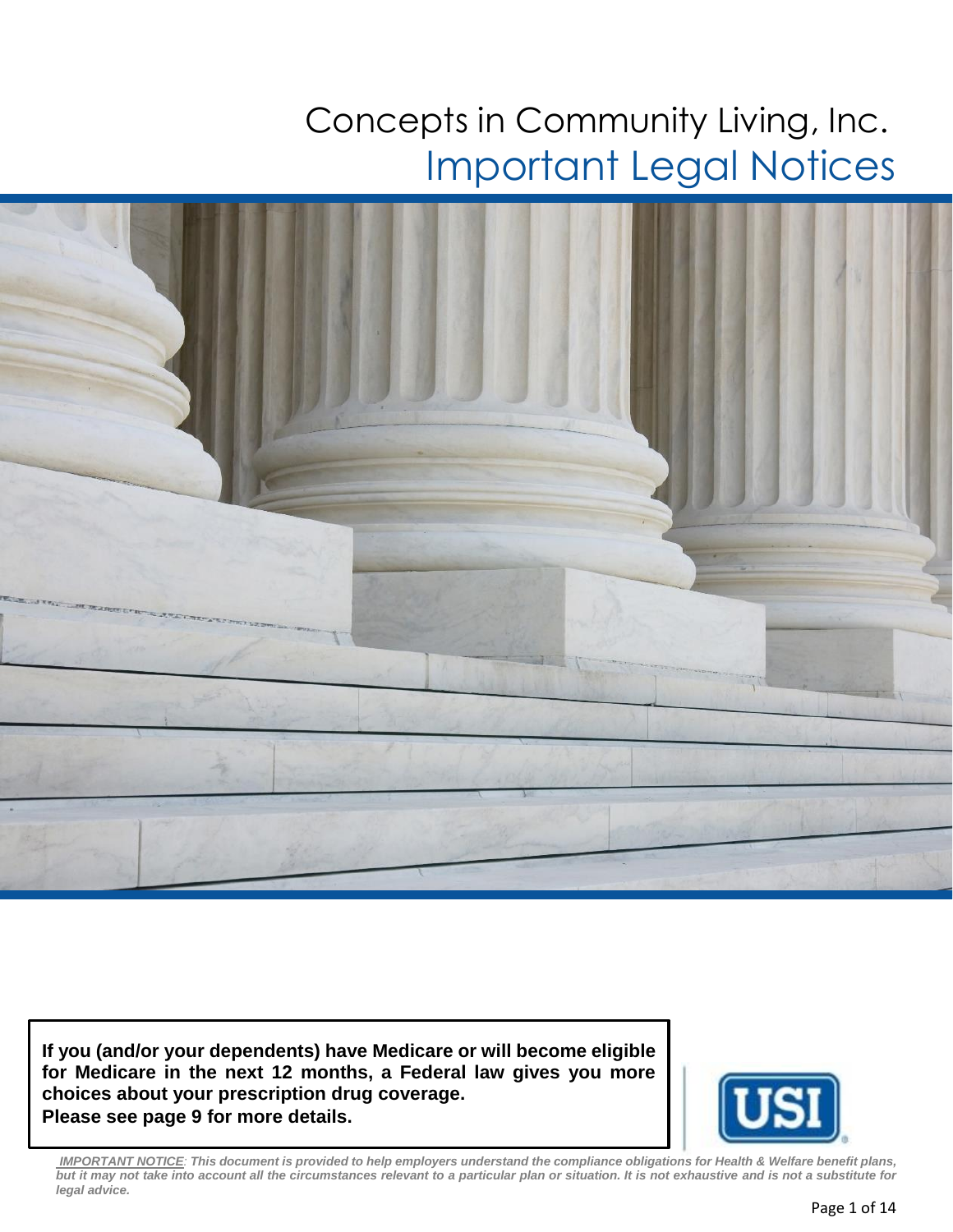## Important Legal Notices Affecting Your Health Plan Coverage **THE WOMEN'S HEALTH CANCER RIGHTS ACT OF 1998 (WHCRA)**

If you have had or are going to have a mastectomy, you may be entitled to certain benefits under the Women's Health and Cancer Rights Act of 1998 (WHCRA). For individuals receiving mastectomy-related benefits, coverage will be provided in a manner determined in consultation with the attending physician and the patient, for:

- All stages of reconstruction of the breast on which the mastectomy was performed;
- Surgery and reconstruction of the other breast to produce a symmetrical appearance;
- Prostheses; and
- Treatment of physical complications of the mastectomy, including lymphedema.

These benefits will be provided subject to the same deductibles and coinsurance applicable to other medical and surgical benefits provided under this plan.

### **NEWBORNS ACT DISCLOSURE - FEDERAL**

Group health plans and health insurance issuers generally may not, under Federal law, restrict benefits for any hospital length of stay in connection with childbirth for the mother or newborn child to less than 48 hours following a vaginal delivery, or less than 96 hours following a cesarean section. However, Federal law generally does not prohibit the mother's or newborn's attending provider, after consulting with the mother, from discharging the mother or her newborn earlier than 48 hours (or 96 hours as applicable). In any case, plans and issuers may not, under Federal law, require that a provider obtain authorization from the plan or the insurance issuer for prescribing a length of stay not in excess of 48 hours (or 96 hours).

## **NOTICE OF SPECIAL ENROLLMENT RIGHTS**

If you are declining enrollment for yourself or your dependents (including your spouse) because of other health insurance or group health plan coverage, you may be able to enroll yourself and your dependents in this plan if you or your dependents lose eligibility for that other coverage (or if the employer stops contributing toward your or your dependents' other coverage). However, you must request enrollment within 30 days after your or your dependents' other coverage ends (or after the employer stops contributing toward the other coverage).

In addition, if you have a new dependent as a result of marriage, birth, adoption, or placement for adoption, you may be able to enroll yourself and your dependents. However, you must request enrollment within 30 days after the marriage, birth, adoption, or placement for adoption.

Further, if you decline enrollment for yourself or eligible dependents (including your spouse) while Medicaid coverage or coverage under a State CHIP program is in effect, you may be able to enroll yourself and your dependents in this plan if:

- coverage is lost under Medicaid or a State CHIP program; or
- you or your dependents become eligible for a premium assistance subsidy from the State.

In either case, you must request enrollment within 60 days from the loss of coverage or the date you become eligible for premium assistance.

To request special enrollment or obtain more information, contact the person listed at the end of this summary.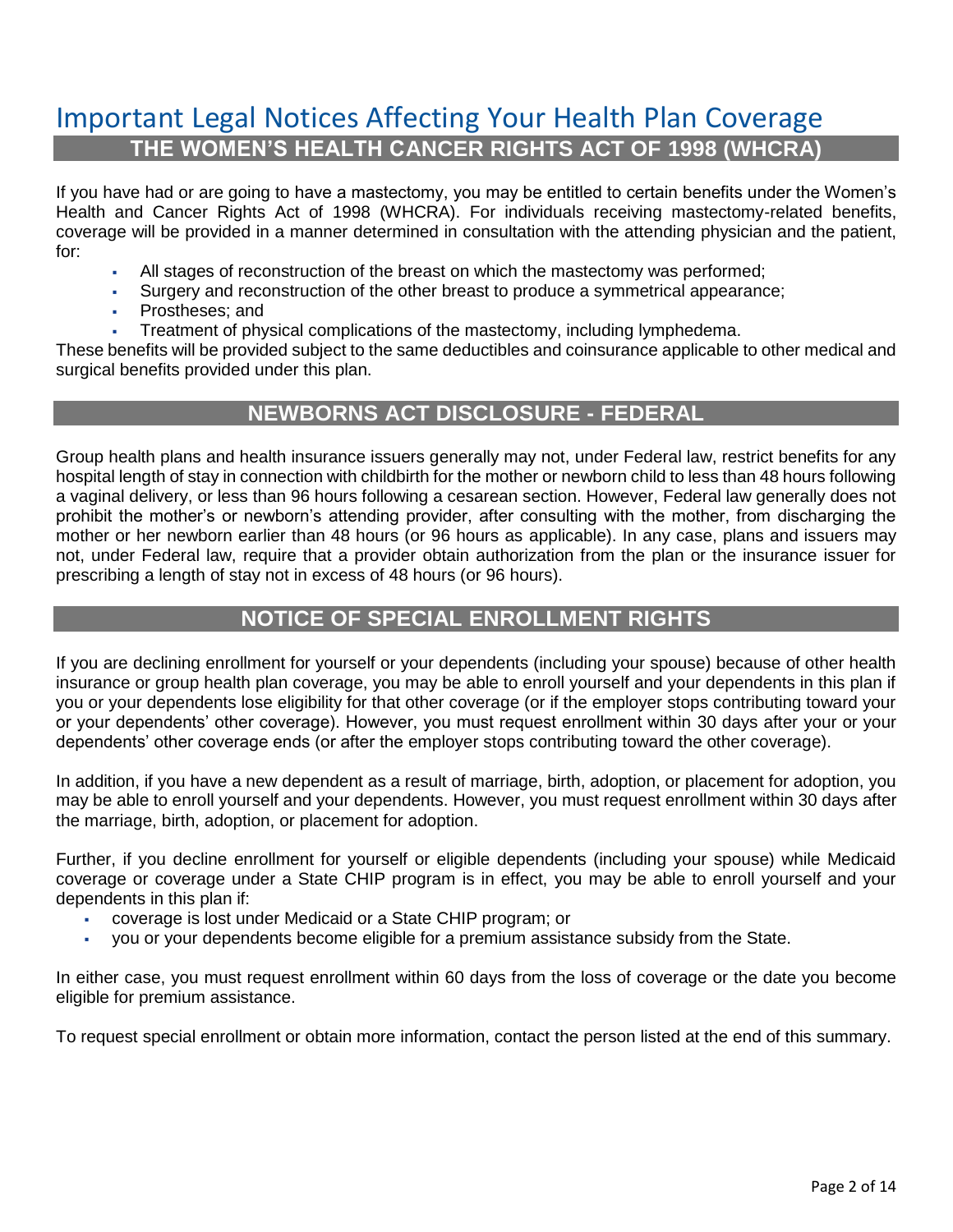## **WELLNESS PROGRAM DISCLOSURE**

Your health plan is committed to helping you achieve your best health. Rewards for participating in a wellness program are available to all employees. If you think you might be unable to meet a standard for a reward under this wellness program, you might qualify for an opportunity to earn the same reward by different means. Contact your HR representative and we will work with you (and, if you wish, with your doctor) to find a wellness program with the same reward that is right for you in light of your health status.

## **PATIENT PROTECTION MODEL DISCLOSURE**

**PacificSource** and/or **Kaiser** generally allows the designation of a primary care provider. You have the right to designate any primary care provider who participates in our network and who is available to accept you or your family members. Until you make this designation, **PacificSource** and/or **Kaiser** will designate one for you. For information on how to select a primary care provider, and for a list of the participating primary care providers, contact **PacificSource** and/or **Kaiser**. For children, you may designate a pediatrician as the primary care provider.

You do not need prior authorization from **PacificSource** and/or **Kaiser** or from any other person (including a primary care provider) in order to obtain access to obstetrical or gynecological care from a health care professional in our network who specializes in obstetrics or gynecology. The health care professional, however, may be required to comply with certain procedures, including obtaining prior authorization for certain services, following a pre-approved treatment plan, or procedures for making referrals. For a list of participating health care professionals who specialize in obstetrics or gynecology, contact **PacificSource** and/or **Kaiser** directly**.**

## **STATEMENT OF ERISA RIGHTS**

As a participant in the Plan you are entitled to certain rights and protections under the Employee Retirement Income Security Act of 1974 ("ERISA"). ERISA provides that all participants shall be entitled to:

**Receive Information about Your Plan and Benefits**

- Examine, without charge, at the Plan Administrator's office and at other specified locations, the Plan and Plan documents, including the insurance contract and copies of all documents filed by the Plan with the U.S. Department of Labor, if any, such as annual reports and Plan descriptions.
- Obtain copies of the Plan documents and other Plan information upon written request to the Plan Administrator. The Plan Administrator may make a reasonable charge for the copies.
- Receive a summary of the Plan's annual financial report, if required to be furnished under ERISA. The Plan Administrator is required by law to furnish each participant with a copy of this summary annual report, if any.

#### **Continue Group Health Plan Coverage**

If applicable, you may continue health care coverage for yourself, spouse or dependents if there is a loss of coverage under the plan as a result of a qualifying event. You and your dependents may have to pay for such coverage. Review the summary plan description and the documents governing the Plan for the rules on COBRA continuation of coverage rights.

#### **Prudent Actions by Plan Fiduciaries**

In addition to creating rights for participants, ERISA imposes duties upon the people who are responsible for operation of the Plan. These people, called "fiduciaries" of the Plan, have a duty to operate the Plan prudently and in the interest of you and other Plan participants.

No one, including the Company or any other person, may fire you or discriminate against you in any way to prevent you from obtaining welfare benefits or exercising your rights under ERISA.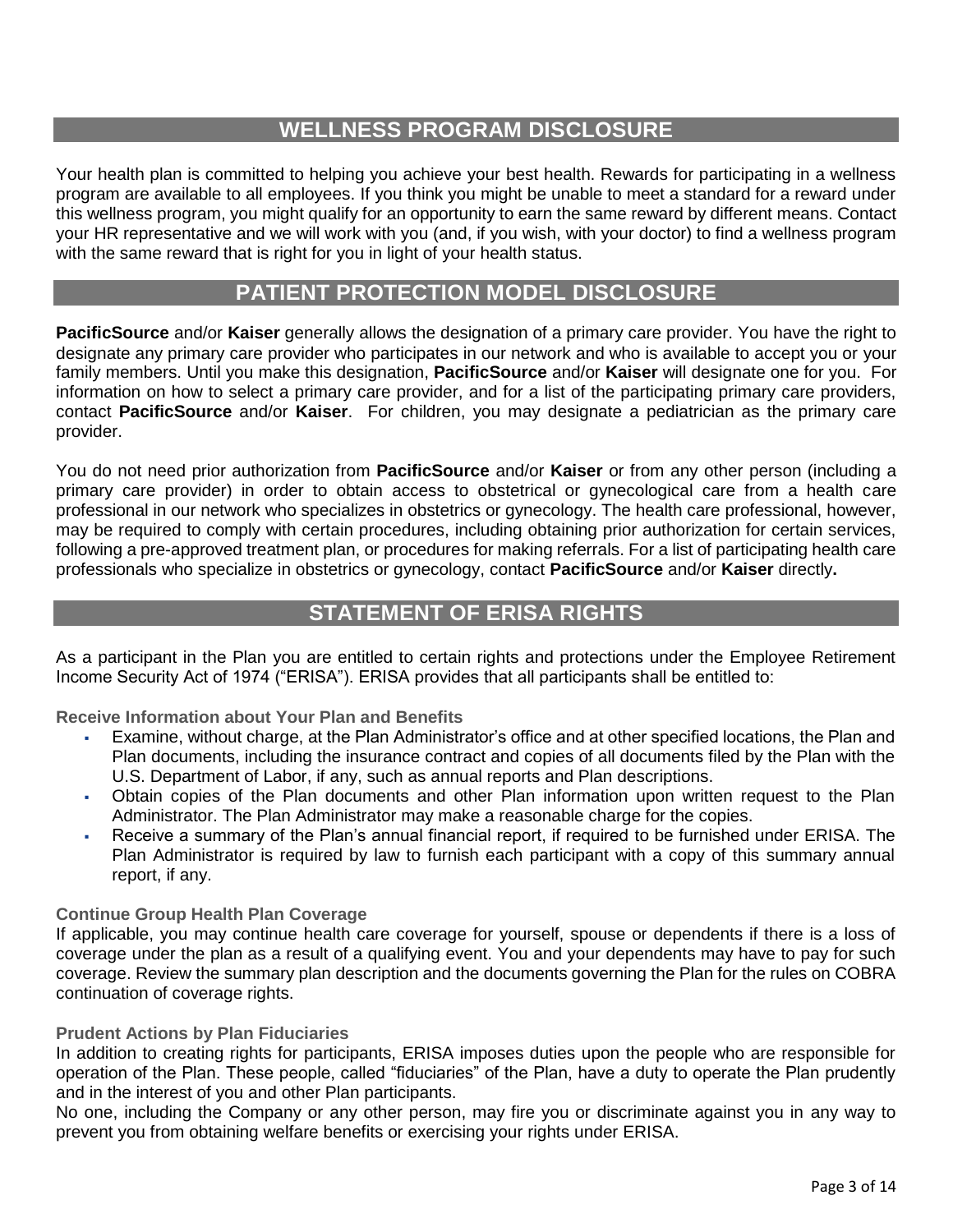#### **Enforce your Rights**

If your claim for a welfare benefit is denied in whole or in part, you must receive a written explanation of the reason for the denial. You have a right to have the Plan review and reconsider your claim.

Under ERISA, there are steps you can take to enforce these rights. For instance, if you request materials from the Plan Administrator and do not receive them within 30 days, you may file suit in federal court. In such a case, the court may require the Plan Administrator to provide the materials and pay you up to \$156 per day (up to a \$1,566 cap per request), until you receive the materials, unless the materials were not sent due to reasons beyond the control of the Plan Administrator. If you have a claim for benefits which is denied or ignored, in whole or in part, and you have exhausted the available claims procedures under the Plan, you may file suit in a state or federal court. If it should happen that Plan fiduciaries misuse the Plan's money, or if you are discriminated against for asserting your rights, you may seek assistance from the U.S. Department of Labor, or you may file suit in a federal court. The court will decide who should pay court costs and legal fees. If you are successful, the court may order the person you have sued to pay these costs and fees. If you lose (for example, if the court finds your claim is frivolous) the court may order you to pay these costs and fees.

#### **Assistance with your Questions**

If you have any questions about your Plan, this statement, or your rights under ERISA, you should contact the nearest office of the Employee Benefits and Security Administration, U.S. Department of Labor, listed in your telephone directory or the Division of Technical Assistance and Inquiries, Employee Benefits and Security Administration, U.S. Department of Labor, 200 Constitution Avenue N.W., Washington, D.C. 20210.

## **CONTACT INFORMATION**

#### **CONTACT INFORMATION**

Questions regarding any of this information can be directed to:

**Aerry Rasmussen (503) 408-4751 arasmussen@ccliving.com**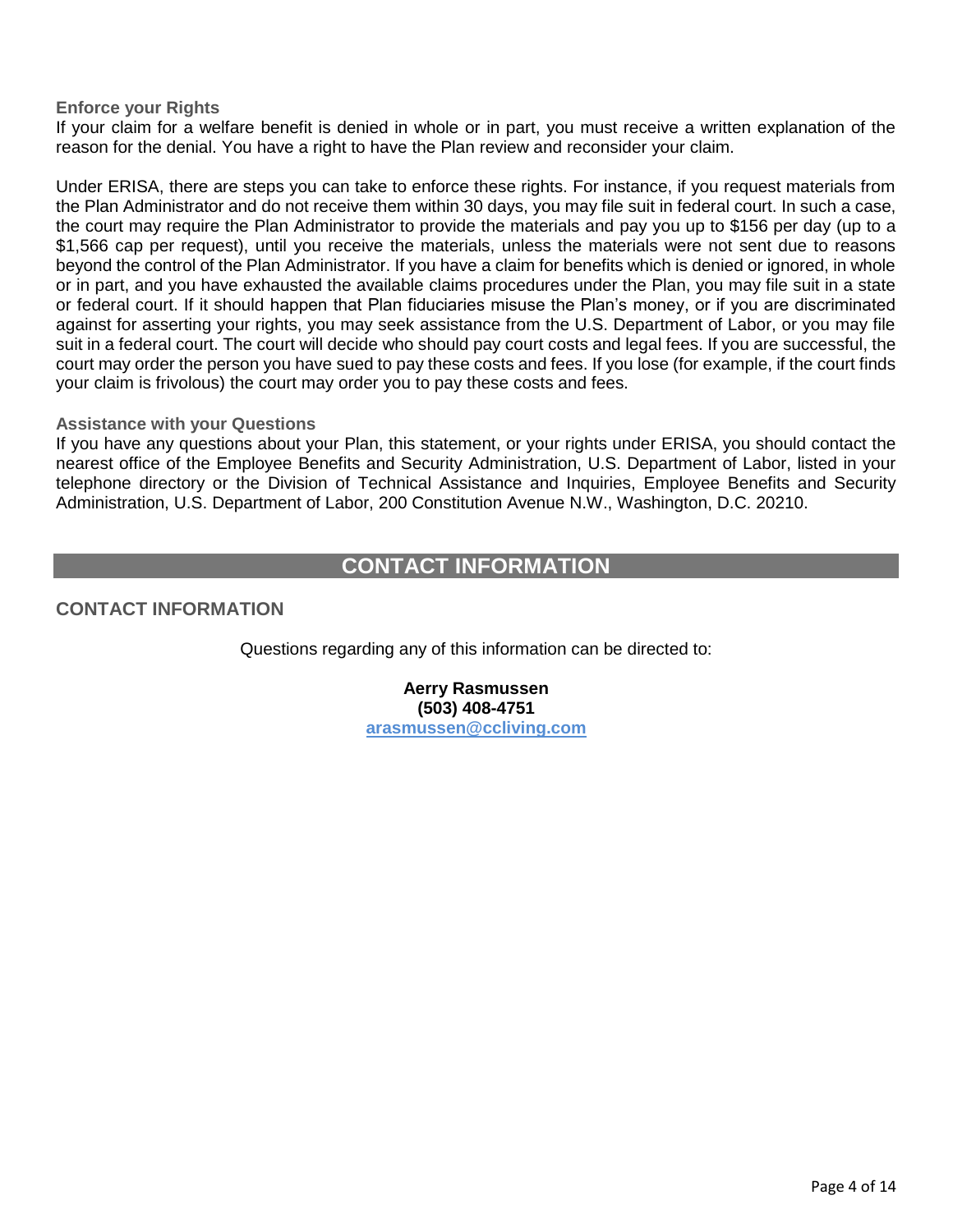THIS NOTICE DESCRIBES HOW MEDICAL INFORMATION ABOUT YOU MAY BE USED AND DISCLOSED AND HOW YOU CAN GET ACCESS TO THIS INFORMATION. **PLEASE REVIEW IT CAREFULLY.**

## **Your Information. Your Rights. Our Responsibilities.**

*Recipients of the notice are encouraged to read the entire notice. Contact information for questions or complaints is available at the end of the notice.*

## **Your Rights**

You have the right to:

- Get a copy of your health and claims records
- Correct your health and claims records
- Request confidential communication
- Ask us to limit the information we share
- Get a list of those with whom we've shared your information
- Get a copy of this privacy notice
- Choose someone to act for you
- File a complaint if you believe your privacy rights have been violated

## **Your Choices**

You have some choices in the way that we use and share information as we:

- Answer coverage questions from your family and friends
- Provide disaster relief
- Market our services and sell your information

## **Our Uses and Disclosures**

We may use and share your information as we:

- Help manage the health care treatment you receive
- Run our organization
- Pay for your health services
- Administer your health plan
- Help with public health and safety issues
- Do research
- Comply with the law
- Respond to organ and tissue donation requests and work with a medical examiner or funeral director
- Address workers' compensation, law enforcement, and other government requests
- Respond to lawsuits and legal actions

## **Your Rights**

**When it comes to your health information, you have certain rights.** This section explains your rights and some of our responsibilities to help you.

#### **Get a copy of health and claims records**

- You can ask to see or get a copy of your health and claims records and other health information we have about you. Ask us how to do this.
- We will provide a copy or a summary of your health and claims records, usually within 30 days of your request. We may charge a reasonable, cost-based fee.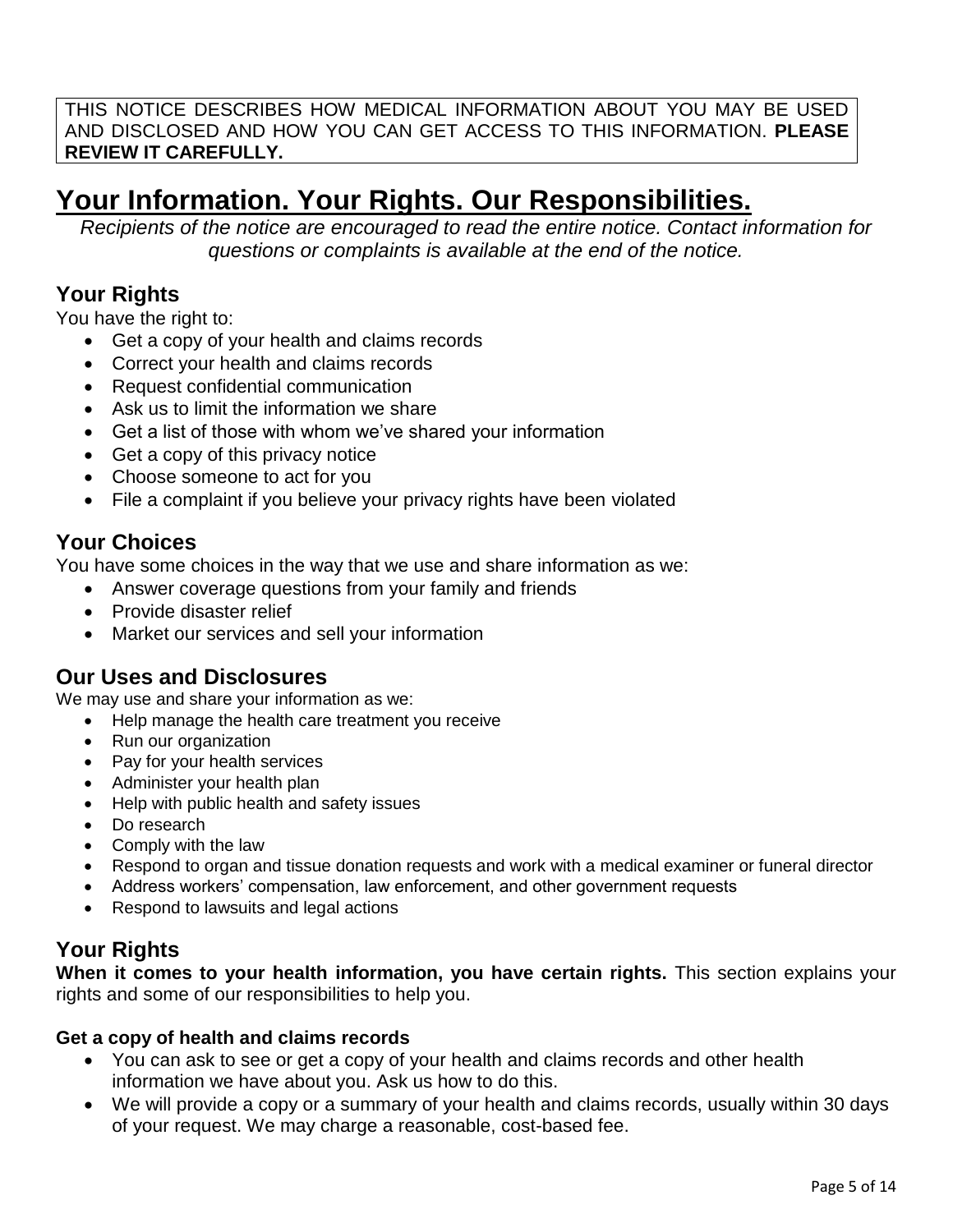#### **Ask us to correct health and claims records**

- You can ask us to correct your health and claims records if you think they are incorrect or incomplete. Ask us how to do this.
- We may say "no" to your request, but we'll tell you why in writing, usually within 60 days.

#### **Request confidential communications**

- You can ask us to contact you in a specific way (for example, home or office phone) or to send mail to a different address.
- We will consider all reasonable requests and must say "yes" if you tell us you would be in danger if we do not.

#### **Ask us to limit what we use or share**

- You can ask us not to use or share certain health information for treatment, payment, or our operations.
- We are not required to agree to your request.

#### **Get a list of those with whom we've shared information**

- You can ask for a list (accounting) of the times we've shared your health information for up to six years prior to the date you ask, who we shared it with, and why.
- We will include all the disclosures except for those about treatment, payment, and health care operations, and certain other disclosures (such as any you asked us to make). We'll provide one accounting a year for free but will charge a reasonable, cost-based fee if you ask for another one within 12 months.

#### **Get a copy of this privacy notice**

You can ask for a paper copy of this notice at any time, even if you have agreed to receive the notice electronically. We will provide you with a paper copy promptly.

#### **Choose someone to act for you**

- If you have given someone medical power of attorney or if someone is your legal guardian, that person can exercise your rights and make choices about your health information.
- We will make sure the person has this authority and can act for you before we take any action.

#### **File a complaint if you feel your rights are violated**

- You can complain if you feel we have violated your rights by contacting us using the information at the end of this notice.
- You can file a complaint with the U.S. Department of Health and Human Services Office for Civil Rights by sending a letter to 200 Independence Avenue, S.W., Washington, D.C. 20201, calling 1-877-696-6775, or visiting **www.hhs.gov/ocr/privacy/hipaa/complaints/.**
- We will not retaliate against you for filing a complaint.

## **Your Choices**

**For certain health information, you can tell us your choices about what we share.** If you have a clear preference for how we share your information in the situations described below, talk to us. Tell us what you want us to do, and we will follow your instructions.

In these cases, you have both the right and choice to tell us to:

- Share information with your family, close friends, or others involved in payment for your care
- Share information in a disaster relief situation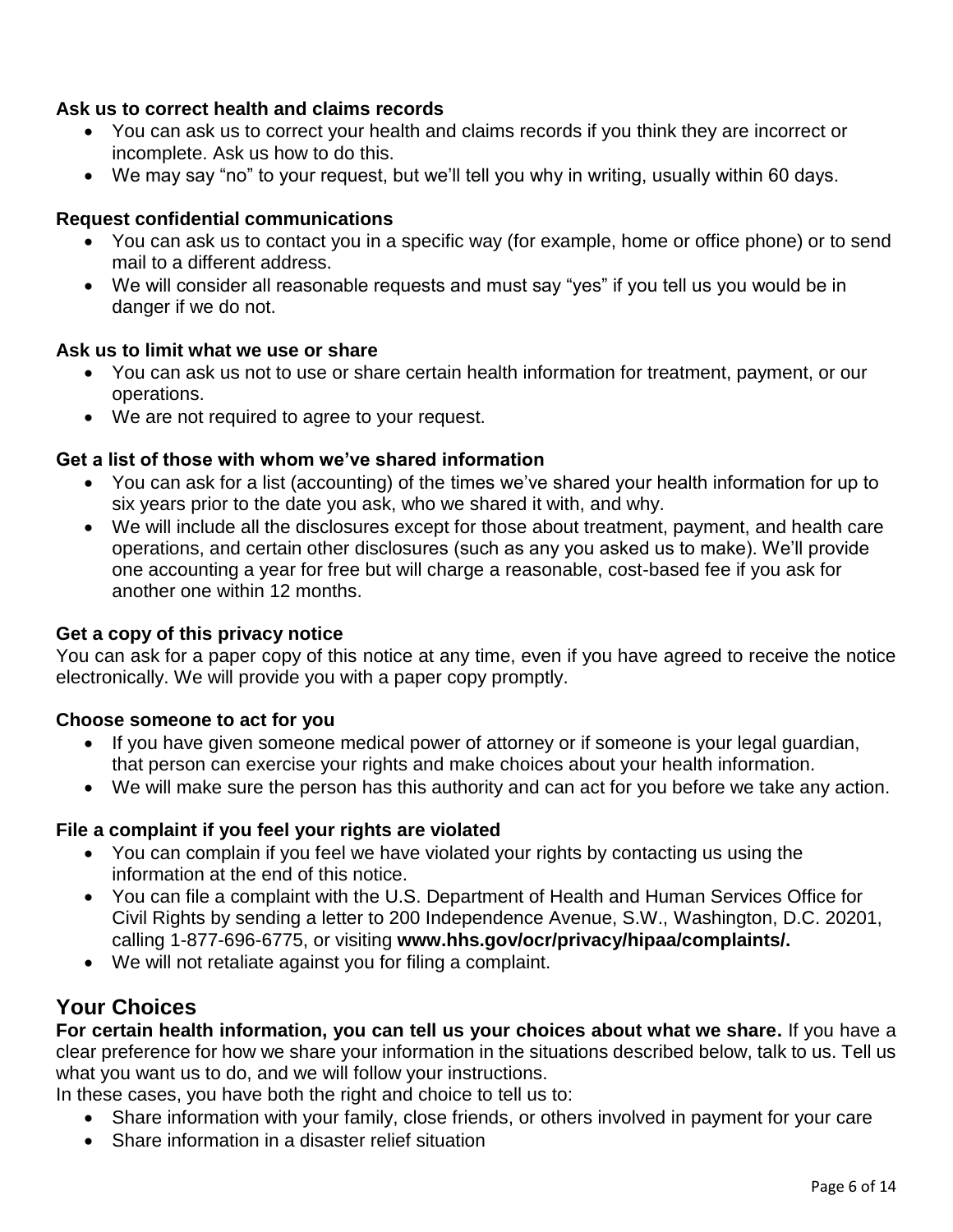*If you are not able to tell us your preference, for example if you are unconscious, we may go ahead and share your information if we believe it is in your best interest. We may also share your information when needed to lessen a serious and imminent threat to health or safety.*

• In these cases we never share your information unless you give us written permission: Marketing purposes

Sale of your information

## **Our Uses and Disclosures**

#### **How do we typically use or share your health information?**

We typically use or share your health information in the following ways.

#### **Help manage the health care treatment you receive**

We can use your health information and share it with professionals who are treating you. *Example: A doctor sends us information about your diagnosis and treatment plan so we can arrange additional services.*

#### **Pay for your health services**

We can use and disclose your health information as we pay for your health services. *Example: We share information about you with your dental plan to coordinate payment for your dental work.*

#### **Administer your plan**

We may disclose your health information to your health plan sponsor for plan administration. *Example: Your company contracts with us to provide a health plan, and we provide your company with certain statistics to explain the premiums we charge.*

#### **Run our organization**

- We can use and disclose your information to run our organization and contact you when necessary.
- We are not allowed to use genetic information to decide whether we will give you coverage and the price of that coverage. This does not apply to long term care plans.

*Example: We use health information about you to develop better services for you.*

#### **How else can we use or share your health information?**

We are allowed or required to share your information in other ways – usually in ways that contribute to the public good, such as public health and research. We have to meet many conditions in the law before we can share your information for these purposes. For more information see: [www.hhs.gov/ocr/privacy/hipaa/understanding/consumers/index.html.](http://www.hhs.gov/ocr/privacy/hipaa/understanding/consumers/index.html)

#### **Help with public health and safety issues**

We can share health information about you for certain situations such as:

- Preventing disease
- Helping with product recalls
- Reporting adverse reactions to medications
- Reporting suspected abuse, neglect, or domestic violence
- Preventing or reducing a serious threat to anyone's health or safety

#### **Do research**

We can use or share your information for health research.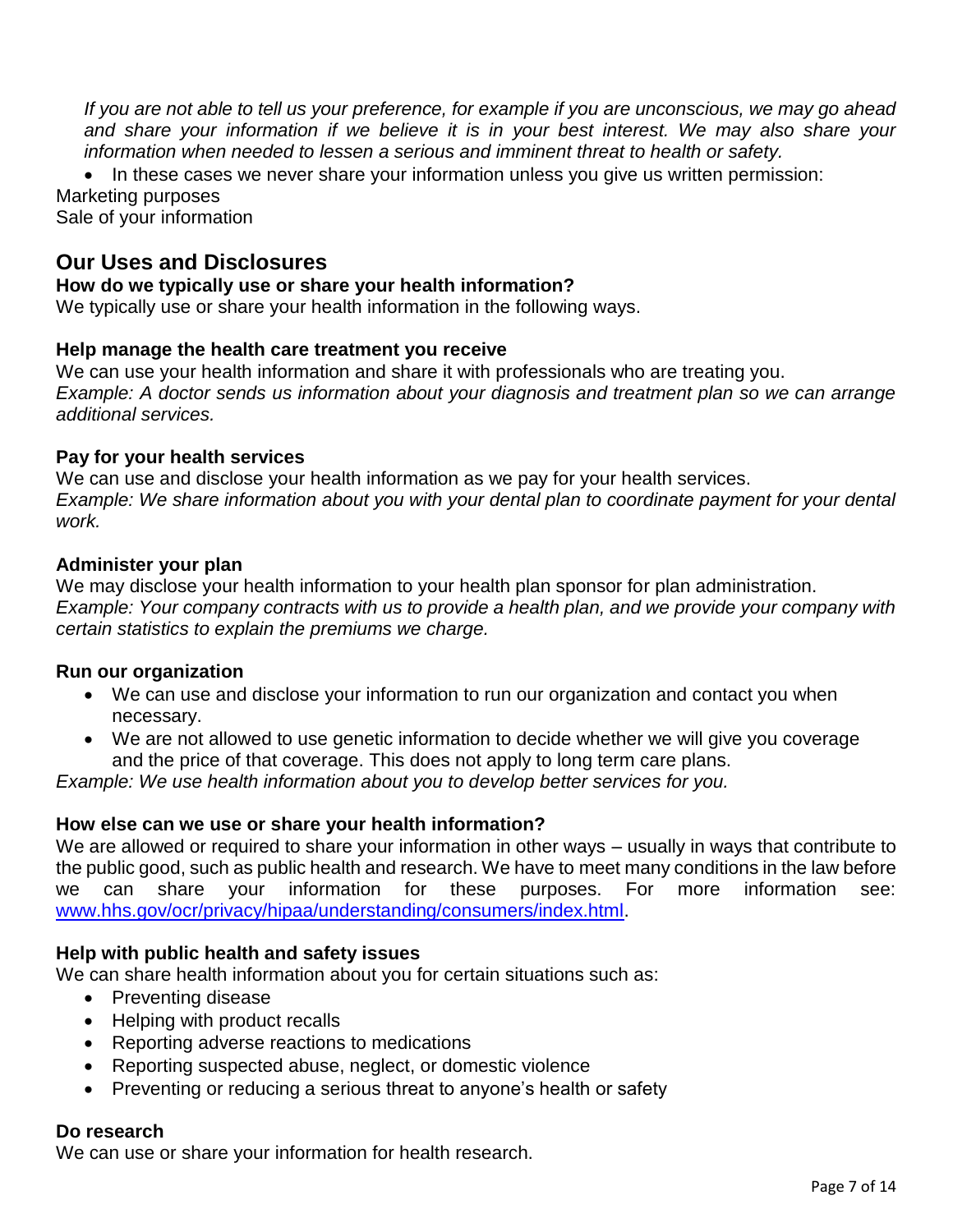#### **Comply with the law**

We will share information about you if state or federal laws require it, including with the Department of Health and Human Services if it wants to see that we're complying with federal privacy law.

#### **Respond to organ and tissue donation requests and work with a medical examiner or funeral director**

- We can share health information about you with organ procurement organizations.
- We can share health information with a coroner, medical examiner, or funeral director when an individual dies.

#### **Address workers' compensation, law enforcement, and other government requests**

We can use or share health information about you:

- For workers' compensation claims
- For law enforcement purposes or with a law enforcement official
- With health oversight agencies for activities authorized by law
- For special government functions such as military, national security, and presidential protective services

#### **Respond to lawsuits and legal actions**

We can share health information about you in response to a court or administrative order, or in response to a subpoena.

#### **Our Responsibilities**

- We are required by law to maintain the privacy and security of your protected health information.
- We will let you know promptly if a breach occurs that may have compromised the privacy or security of your information.
- We must follow the duties and privacy practices described in this notice and give you a copy of it.
- We will not use or share your information other than as described here unless you tell us we can in writing. If you tell us we can, you may change your mind at any time. Let us know in writing if you change your mind.

For more information see: [www.hhs.gov/ocr/privacy/hipaa/understanding/consumers/noticepp.html.](http://www.hhs.gov/ocr/privacy/hipaa/understanding/consumers/noticepp.html)

## **Changes to the Terms of this Notice**

We can change the terms of this notice, and the changes will apply to all information we have about you. The new notice will be available upon request, on our web site (if applicable), and we will mail a copy to you.

## **Contact Information**

**Name: Aerry Rasmussen Address: 15900 SE 82nd Drive, Clackamas, OR 97015 Phone: (503) 408-4751 Email: [arasmussen@ccliving.com](mailto:arasmussen@ccliving.com)**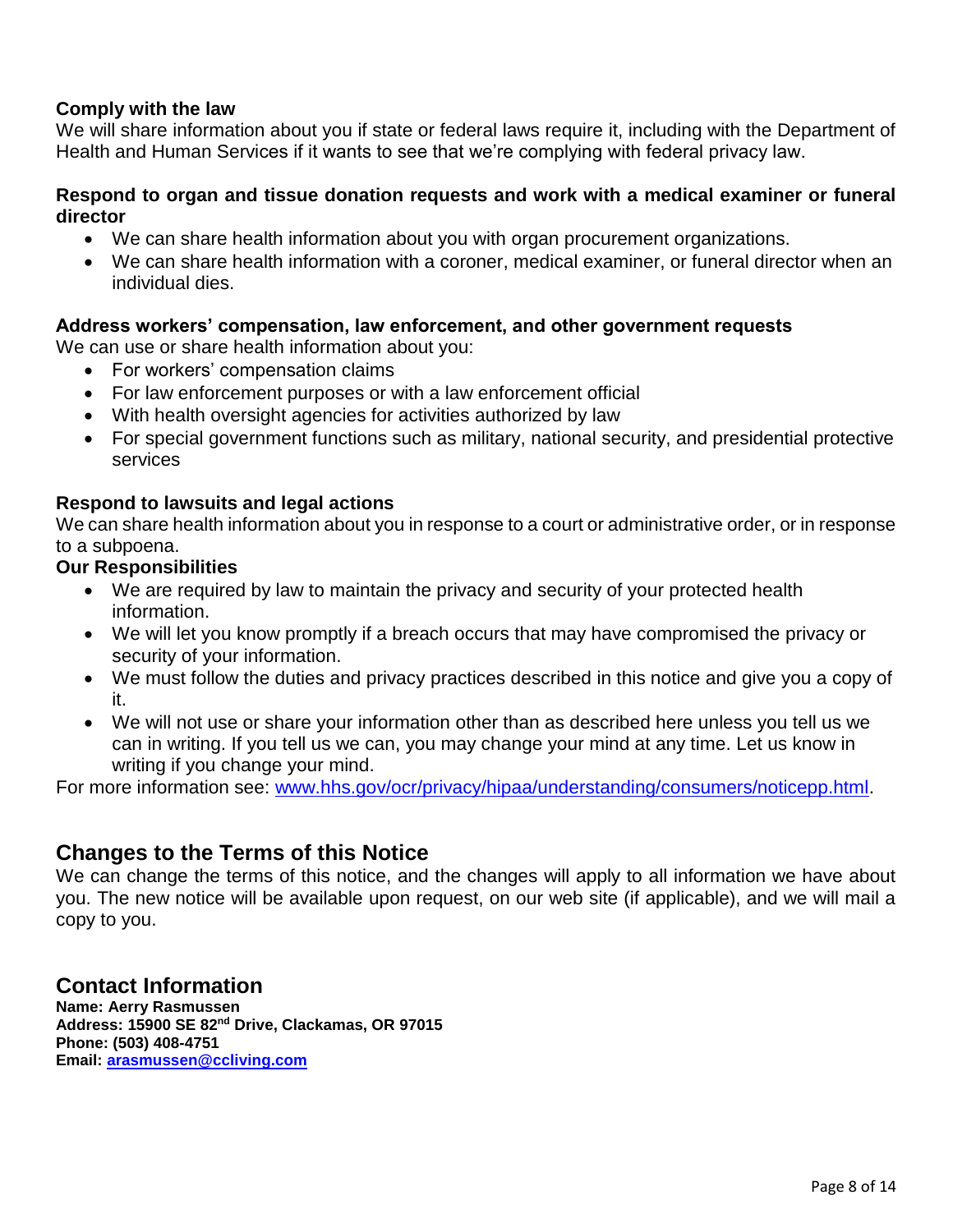## **Important Notice from Concepts in Community Living About Your Prescription Drug Coverage and Medicare**

**Please read this notice carefully and keep it where you can find it. This notice has information about your current prescription drug coverage with Concepts in Community Living and about your options under Medicare's prescription drug coverage. This information can help you decide whether or not you want to join a Medicare drug plan. If you are considering joining, you should compare your current coverage, including which drugs are covered at what cost, with the coverage and costs of the plans offering Medicare prescription drug coverage in your area. Information about where you can get help to make decisions about your prescription drug coverage is at the end of this notice.** 

**There are two important things you need to know about your current coverage and Medicare's prescription drug coverage:** 

- **1. Medicare prescription drug coverage became available in 2006 to everyone with Medicare. You can get this coverage if you join a Medicare Prescription Drug Plan or join a Medicare Advantage Plan (like an HMO or PPO) that offers prescription drug coverage. All Medicare drug plans provide at least a standard level of coverage set by Medicare. Some plans may also offer more coverage for a higher monthly premium.**
- **2. Concepts in Community Living has determined that the prescription drug coverage offered by Concepts in Community Living PacificSource and Kaiser plans is, on average for all plan participants, expected to pay out as much as standard Medicare prescription drug coverage pays and is therefore considered Creditable Coverage. Because your existing coverage is Creditable Coverage, you can keep this coverage and not pay a higher premium (a penalty) if you later decide to join a Medicare drug plan.**

## **When Can You Join A Medicare Drug Plan?**

You can join a Medicare drug plan when you first become eligible for Medicare and each year from October 15<sup>th</sup>to December 7<sup>th</sup>.

However, if you lose your current creditable prescription drug coverage, through no fault of your own, you will also be eligible for a two (2) month Special Enrollment Period (SEP) to join a Medicare drug plan.

## **What Happens To Your Current Coverage If You Decide to Join A Medicare Drug Plan?**

If you decide to join a Medicare drug plan, your current **Concepts in Community Living** coverage will not be affected. You can keep this coverage and it will coordinate with Part D coverage.

If you do decide to join a Medicare drug plan and drop your current **Concepts in Community Living** coverage, be aware that you and your dependents will be able to get this coverage back (during open enrollment or in the case of a special enrollment opportunity).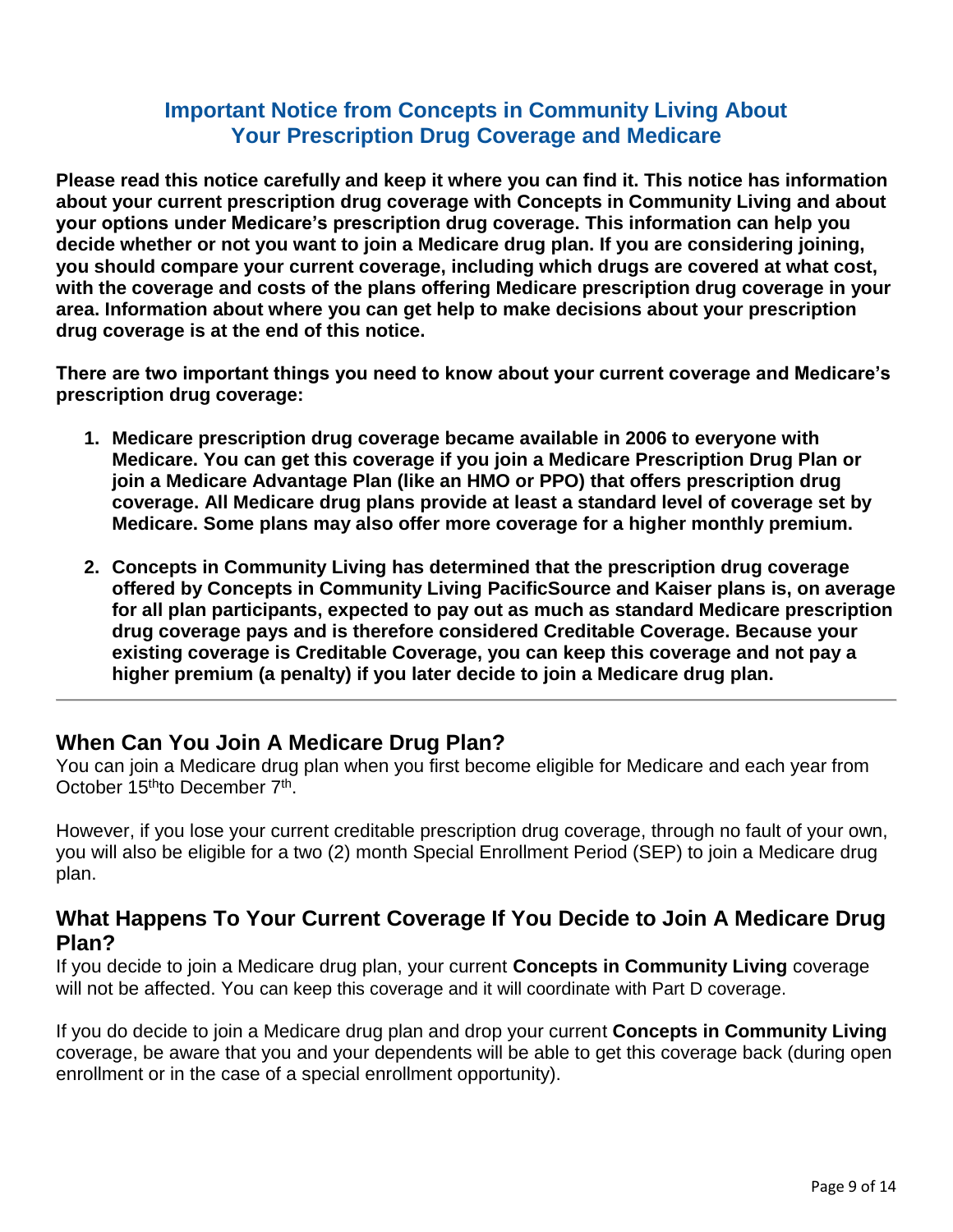## **When Will You Pay A Higher Premium (Penalty) To Join A Medicare Drug Plan?**

You should also know that if you drop or lose your current coverage with **Concepts in Community Living** and don't join a Medicare drug plan within 63 continuous days after your current coverage ends, you may pay a higher premium (a penalty) to join a Medicare drug plan later.

If you go 63 continuous days or longer without creditable prescription drug coverage, your monthly premium may go up by at least 1% of the Medicare base beneficiary premium per month for every month that you did not have that coverage. For example, if you go nineteen months without creditable coverage, your premium may consistently be at least 19% higher than the Medicare base beneficiary premium. You may have to pay this higher premium (a penalty) as long as you have Medicare prescription drug coverage. In addition, you may have to wait until the following October to join.

## **For More Information About This Notice Or Your Current Prescription Drug Coverage…**

Contact the person listed below for further information. **NOTE:** You'll get this notice each year. You will also get it before the next period you can join a Medicare drug plan, and if this coverage through **Concepts in Community Living** changes. You also may request a copy of this notice at any time.

## **For More Information About Your Options Under Medicare Prescription Drug Coverage…**

More detailed information about Medicare plans that offer prescription drug coverage is in the "Medicare & You" handbook. You'll get a copy of the handbook in the mail every year from Medicare. You may also be contacted directly by Medicare drug plans.

For more information about Medicare prescription drug coverage:

- Visit www.medicare.gov
- Call your State Health Insurance Assistance Program (see the inside back cover of your copy of the "Medicare & You" handbook for their telephone number) for personalized help
- Call 1-800-MEDICARE (1-800-633-4227). TTY users should call 1-877-486-2048.

If you have limited income and resources, extra help paying for Medicare prescription drug coverage is available. For information about this extra help, visit Social Security on the web at www.socialsecurity.gov, or call them at 1-800-772-1213 (TTY 1-800-325-0778).

**Remember: Keep this Creditable Coverage notice. If you decide to join one of the Medicare drug plans, you may be required to provide a copy of this notice when you join to show whether or not you have maintained creditable coverage and, therefore, whether or not you are required to pay a higher premium (a penalty).** 

Contact--Position/Office: Aerry Rasmussen Phone Number: (503) 408-4751

Date: **October 1, 2021** Name of Entity/Sender: Concepts in Community Living Address: 15900 SE 82<sup>nd</sup> Drive, Clackamas, OR 97015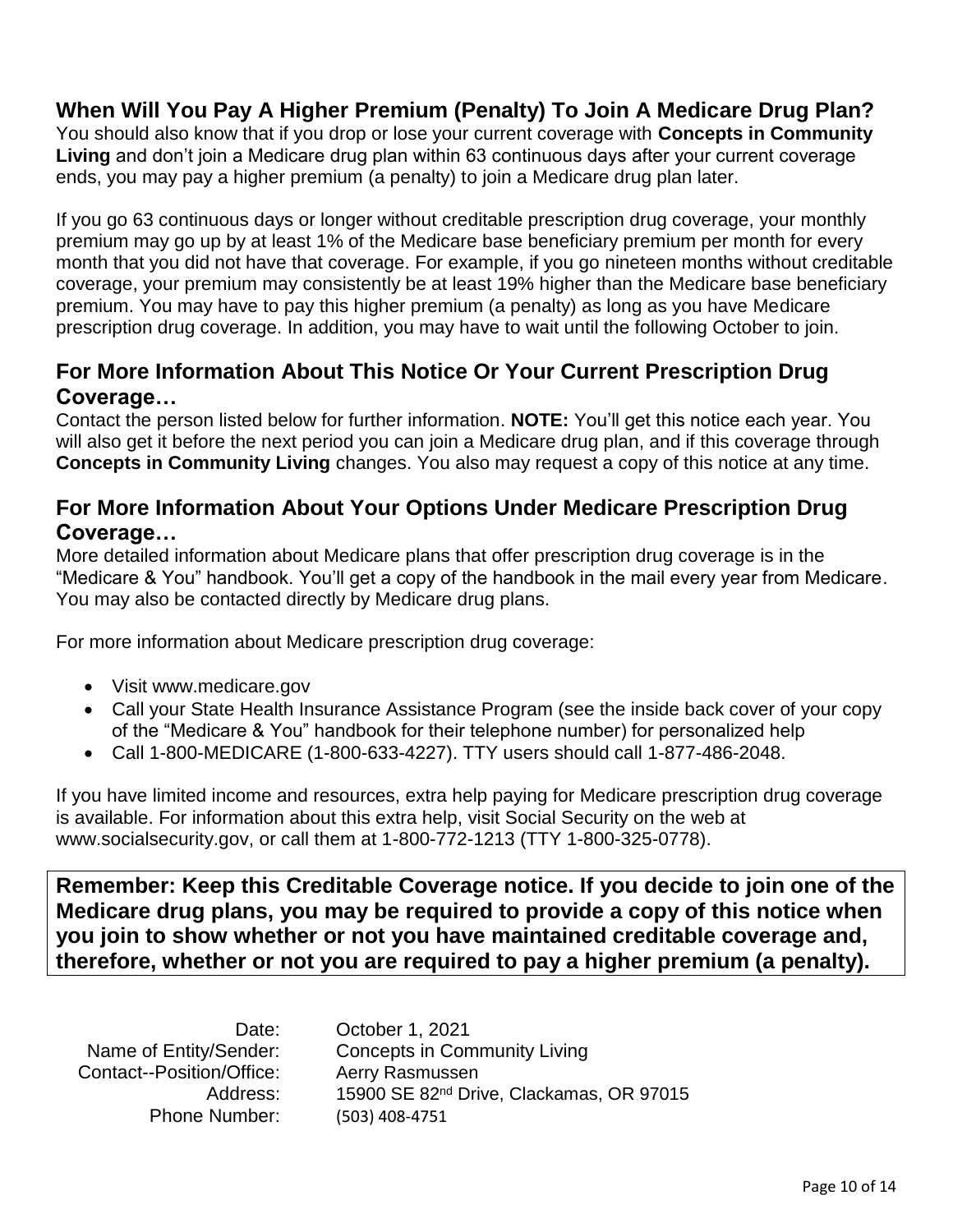#### **Premium Assistance Under Medicaid and the Children's Health Insurance Program (CHIP)**

If you or your children are eligible for Medicaid or CHIP and you're eligible for health coverage from your employer, your state may have a premium assistance program that can help pay for coverage, using funds from their Medicaid or CHIP programs. If you or your children aren't eligible for Medicaid or CHIP, you won't be eligible for these premium assistance programs but you may be able to buy individual insurance coverage through the Health Insurance Marketplace. For more information, visit **[www.healthcare.gov](http://www.healthcare.gov/)**.

If you or your dependents are already enrolled in Medicaid or CHIP and you live in a State listed below, contact your State Medicaid or CHIP office to find out if premium assistance is available.

If you or your dependents are NOT currently enrolled in Medicaid or CHIP, and you think you or any of your dependents might be eligible for either of these programs, contact your State Medicaid or CHIP office or dial **1-877-KIDS NOW** or **[www.insurekidsnow.gov](http://www.insurekidsnow.gov/)** to find out how to apply. If you qualify, ask your state if it has a program that might help you pay the premiums for an employer-sponsored plan.

If you or your dependents are eligible for premium assistance under Medicaid or CHIP, as well as eligible under your employer plan, your employer must allow you to enroll in your employer plan if you aren't already enrolled. This is called a "special enrollment" opportunity, and **you must request coverage within 60 days of being determined eligible for premium assistance**. If you have questions about enrolling in your employer plan, contact the Department of Labor at **[www.askebsa.dol.gov](http://www.askebsa.dol.gov/)** or call **1-866-444-EBSA (3272)**.

**If you live in one of the following states, you may be eligible for assistance paying your employer health plan premiums. The following list of states is current as of January 31, 2021. Contact your State for more information on eligibility –**

| <b>OREGON</b> – Medicaid                                                                                                            | <b>WASHINGTON - Medicaid</b>                              |
|-------------------------------------------------------------------------------------------------------------------------------------|-----------------------------------------------------------|
| Website:<br>http://healthcare.oregon.gov/Pages/index.aspx<br>http://www.oregonhealthcare.gov/index-es.html<br>Phone: 1-800-699-9075 | Website: https://www.hca.wa.gov/<br>Phone: 1-800-562-3022 |

To see if any other states have added a premium assistance program since January 31, 2021, or for more information on special enrollment rights, contact either:

U.S. Department of Labor Employee Benefits Security Administration **[www.dol.gov/agencies/ebsa](https://www.dol.gov/agencies/ebsa)** 1-866-444-EBSA (3272)

U.S. Department of Health and Human Services Centers for Medicare & Medicaid Services **[www.cms.hhs.gov](http://www.cms.hhs.gov/)** 1-877-267-2323, Menu Option 4, Ext. 61565

#### **Paperwork Reduction Act Statement**

According to the Paperwork Reduction Act of 1995 (Pub. L. 104-13) (PRA), no persons are required to respond to a collection of information unless such collection displays a valid Office of Management and Budget (OMB) control number. The Department notes that a Federal agency cannot conduct or sponsor a collection of information unless it is approved by OMB under the PRA, and displays a currently valid OMB control number, and the public is not required to respond to a collection of information unless it displays a currently valid OMB control number. See 44 U.S.C. 3507. Also, notwithstanding any other provisions of law, no person shall be subject to penalty for failing to comply with a collection of information if the collection of information does not display a currently valid OMB control number. See 44 U.S.C. 3512.

The public reporting burden for this collection of information is estimated to average approximately seven minutes per respondent. Interested parties are encouraged to send comments regarding the burden estimate or any other aspect of this collection of information, including suggestions for reducing this burden, to the U.S. Department of Labor, Employee Benefits Security Administration, Office of Policy and Research, Attention: PRA Clearance Officer, 200 Constitution Avenue, N.W., Room N-5718, Washington, DC 20210 or email [ebsa.opr@dol.gov](mailto:ebsa.opr@dol.gov) and reference the OMB Control Number 1210-0137.

OMB Control Number 1210-0137 (expires 1/31/2023)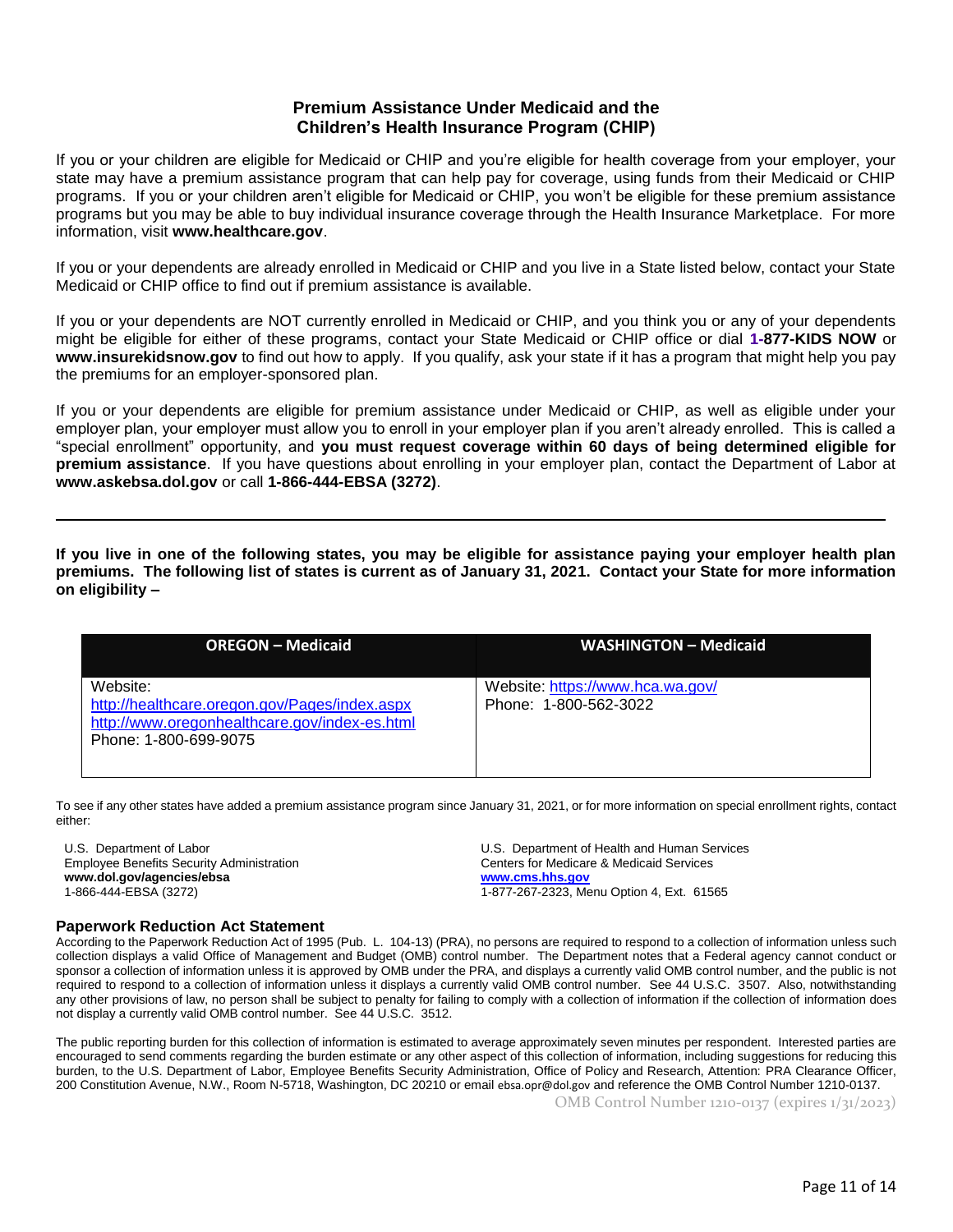

**New Health Insurance Marketplace Coverage Options and Your Health Coverage**

Form Approved OMBNo.1210-0149 (expires 6-30-2023)

## **PART A: General Information**

When key parts of the health care law take effect in 2014, there will be a new way to buy health insurance: the Health Insurance Marketplace. To assist you as you evaluate options for you and your family, this notice provides some basic information about the new Marketplace and employment based health coverage offered by your employer.

#### **What is the Health Insurance Marketplace?**

The Marketplace is designed to help you find health insurance that meets your needs and fits your budget. The Marketplace offers "one-stop shopping" to find and compare private health insurance options. You may also be eligible for a new kind of tax credit that lowers your monthly premium right away. Open enrollment for health insurance coverage through the Marketplace begins in October 2013 for coverage starting as early as January 1, 2014.

#### **Can I Save Money on my Health Insurance Premiums in the Marketplace?**

You may qualify to save money and lower your monthly premium, but only if your employer does not offer coverage, or offers coverage that doesn't meet certain standards. The savings on your premium that you're eligible for depends on your household income.

#### **Does Employer Health Coverage Affect Eligibility for Premium Savings through the Marketplace?**

Yes. If you have an offer of health coverage from your employer that meets certain standards, you will not be eligible for a tax credit through the Marketplace and may wish to enroll in your employer's health plan. However, you may be eligible for a tax credit that lowers your monthly premium, or a reduction in certain cost-sharing if your employer does not offer coverage to you at all or does not offer coverage that meets certain standards. If the cost of a plan from your employer that would cover you (and not any other members of your family) is more than 9.5% of your household income for the year, or if the coverage your employer provides does not meet the "minimum value" standard set by the Affordable Care Act, you may be eligible for a tax credit.1

Note: If you purchase a health plan through the Marketplace instead of accepting health coverage offered by your employer, then you may lose the employer contribution (if any) to the employer-offered coverage. Also, this employer contribution -as well as your employee contribution to employer-offered coverage- is often excluded from income for Federal and State income tax purposes. Your payments for coverage through the Marketplace are made on an aftertax basis.

#### **How Can I Get More Information?**

For more information about your coverage offered by your employer, please check your summary plan description or contact.

The Marketplace can help you evaluate your coverage options, including your eligibility for coverage through the Marketplace and its cost. Please visit HealthCare.gov for more information, including an online application for health insurance coverage and contact information for a Health Insurance Marketplace in your area.

<sup>1</sup> An employer - sponsored health plan meets the "minimum value standard" if the plan's share of the total allowed benefit costs covered by the plan is no less than 60 percent of such costs.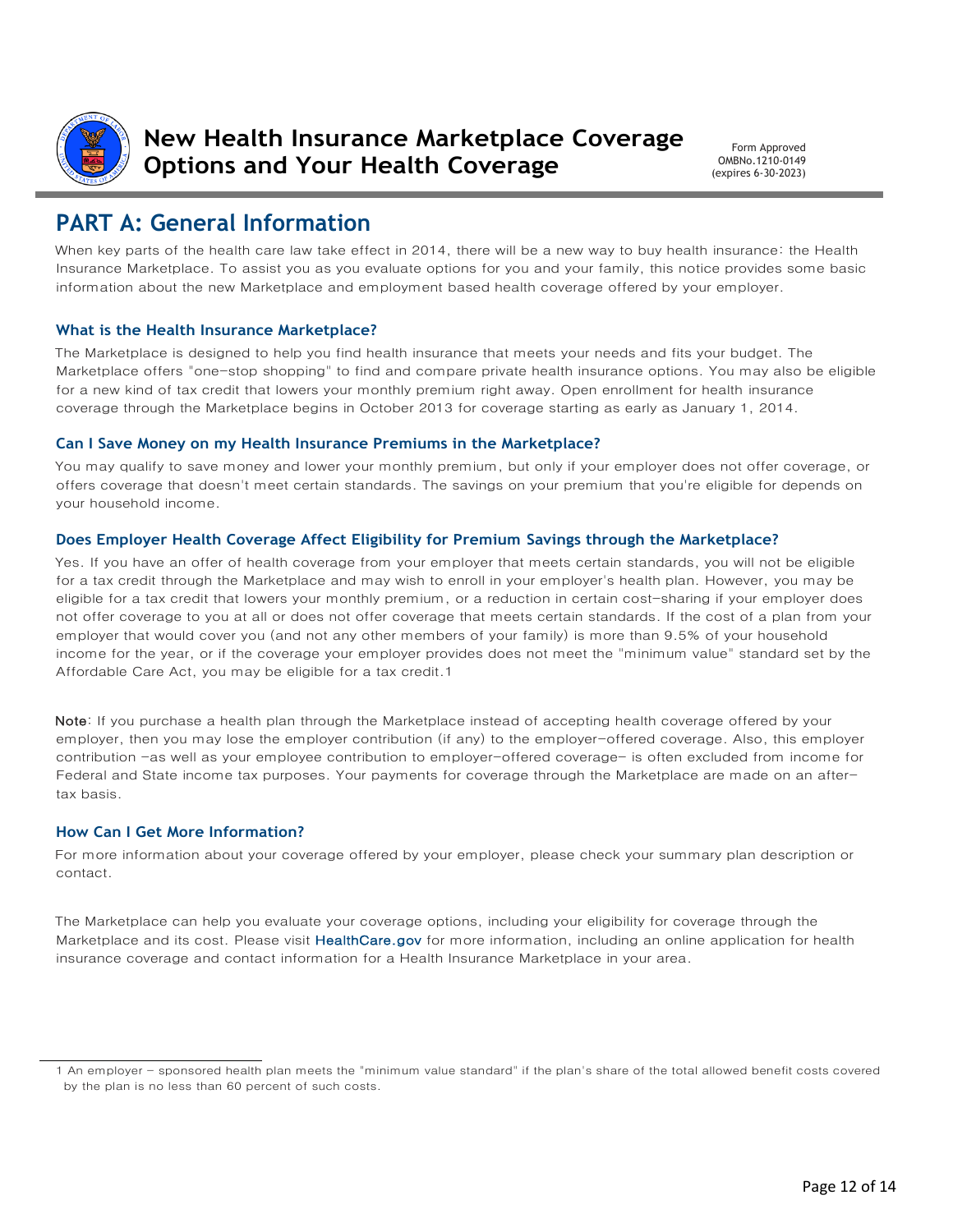## **PART B: Information About Health Coverage Offered by Your Employer**

This section contains information about any health coverage offered by your employer. If you decide to complete an application for coverage in the Marketplace, you will be asked to provide this information. This information is numbered to correspond to the Marketplace application.

| 3. Employer name                                                                                                                                                                                                                                                                                                                                                                                                                                                                                                                                                                                                                                                                                                                               | 93-0982447 | 4. Employer Identification Number (EIN)                                                |  |
|------------------------------------------------------------------------------------------------------------------------------------------------------------------------------------------------------------------------------------------------------------------------------------------------------------------------------------------------------------------------------------------------------------------------------------------------------------------------------------------------------------------------------------------------------------------------------------------------------------------------------------------------------------------------------------------------------------------------------------------------|------------|----------------------------------------------------------------------------------------|--|
| <b>Concepts in Community Living (CCL)</b>                                                                                                                                                                                                                                                                                                                                                                                                                                                                                                                                                                                                                                                                                                      |            |                                                                                        |  |
| 5. Employer address                                                                                                                                                                                                                                                                                                                                                                                                                                                                                                                                                                                                                                                                                                                            |            | 6. Employer phone number                                                               |  |
| 15900 SE 82 <sup>nd</sup> Drive                                                                                                                                                                                                                                                                                                                                                                                                                                                                                                                                                                                                                                                                                                                |            | (503) 408-4751                                                                         |  |
| 7. City                                                                                                                                                                                                                                                                                                                                                                                                                                                                                                                                                                                                                                                                                                                                        | 8. State   | 9. ZIP code                                                                            |  |
| <b>Clackamas</b>                                                                                                                                                                                                                                                                                                                                                                                                                                                                                                                                                                                                                                                                                                                               | <b>OR</b>  | 97015                                                                                  |  |
| 10. Who can we contact about employee health coverage at this job?                                                                                                                                                                                                                                                                                                                                                                                                                                                                                                                                                                                                                                                                             |            |                                                                                        |  |
| Aerry Rasmussen, Payroll Benefits Administrator                                                                                                                                                                                                                                                                                                                                                                                                                                                                                                                                                                                                                                                                                                |            |                                                                                        |  |
| 11. Phone number (if different from above)                                                                                                                                                                                                                                                                                                                                                                                                                                                                                                                                                                                                                                                                                                     |            | 12. Email address                                                                      |  |
|                                                                                                                                                                                                                                                                                                                                                                                                                                                                                                                                                                                                                                                                                                                                                |            | arasmussen@ccliving.com                                                                |  |
| Here is some basic information about health coverage offered by this employer:                                                                                                                                                                                                                                                                                                                                                                                                                                                                                                                                                                                                                                                                 |            |                                                                                        |  |
| Some employees. Eligible employees are:                                                                                                                                                                                                                                                                                                                                                                                                                                                                                                                                                                                                                                                                                                        |            | All Employees working at least 30 hours per week, First of the Month following 60 days |  |
| With respect to dependents:<br>We do offer coverage. Eligible dependents are:<br>$\boldsymbol{\mathsf{x}}$                                                                                                                                                                                                                                                                                                                                                                                                                                                                                                                                                                                                                                     |            |                                                                                        |  |
| 26                                                                                                                                                                                                                                                                                                                                                                                                                                                                                                                                                                                                                                                                                                                                             |            | Spouses, domestic partners (same sex and opposite sex); dependents under the age of    |  |
| We do not offer coverage.                                                                                                                                                                                                                                                                                                                                                                                                                                                                                                                                                                                                                                                                                                                      |            |                                                                                        |  |
| If checked, this coverage meets the minimum value standard*, and the cost of this coverage to you is<br>$\boldsymbol{\mathsf{X}}$<br>intended to be affordable, based on employee wages.<br>** Even if your employer intends your coverage to be affordable, you may still be eligible for a premium<br>discount through the Marketplace. The Marketplace will use your household income, along with other<br>factors, to determine whether you may be eligible for a premium discount. If, for example, your wages vary<br>from week to week (perhaps you are an hourly employee or you work on a commission basis), if you are<br>newly employed mid-year, or if you have other income losses, you may still qualify for a premium discount. |            |                                                                                        |  |

If you decide to shop for coverage in the Marketplace, HealthCare.gov will guide you through the process. Here's the employer information you'll enter when you visit HealthCare.gov to find out if you can get a tax credit to lower your monthly premiums.

<sup>•</sup> An employer - sponsored health plan meets the "minimum value standard" if the plan's share of the total allowed benefit costs covered by the plan is no less than 60 percent of such costs (Section 36 B(c)(2)(C)(ii) of the Internal Revenue Code of 1986)